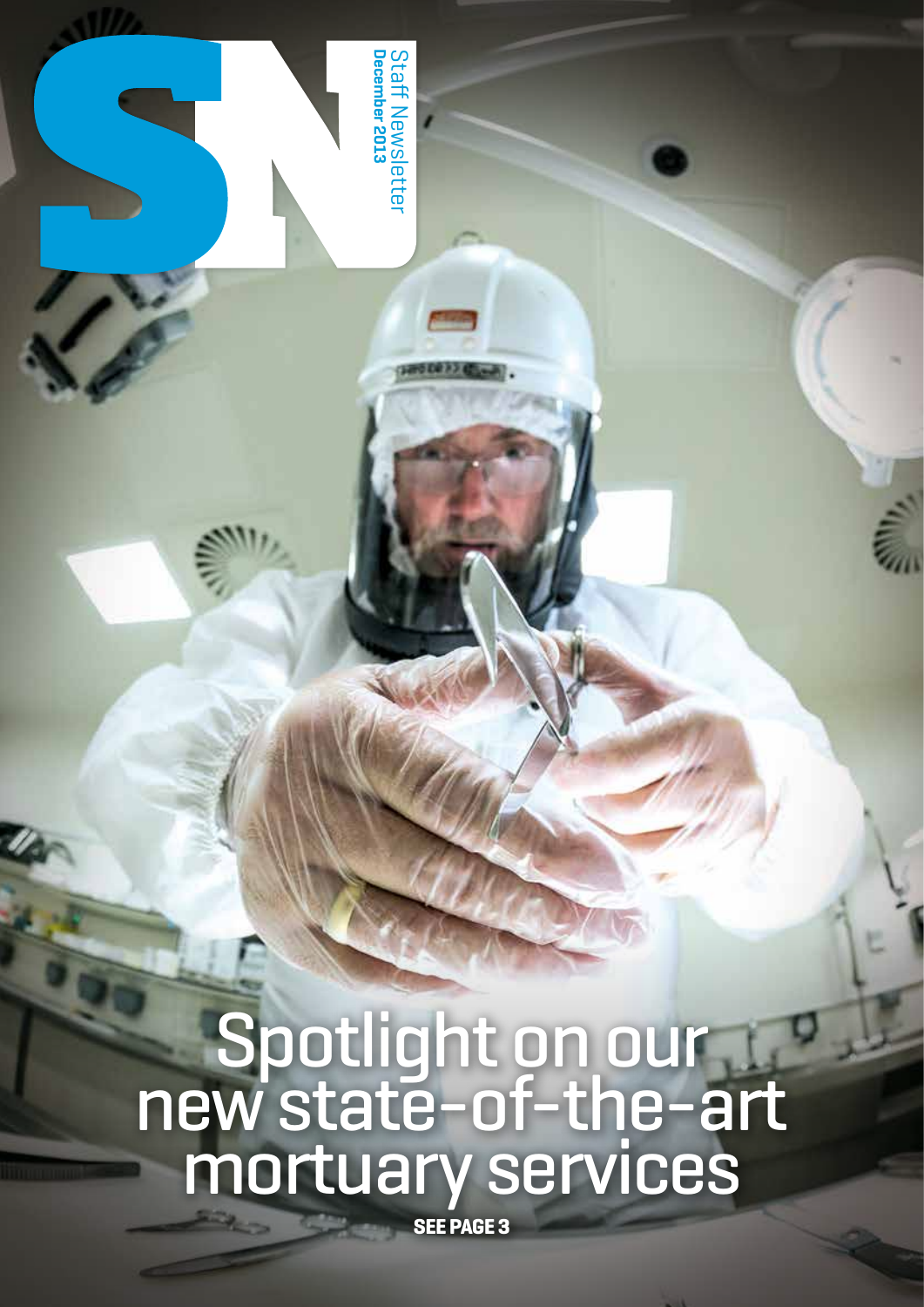## Give your views on the Alert Line

NHSSCOTLAND staff should be able to raise concerns about patient safety or malpractice with their line manager, HR Department or trade union representative. Confidential Alert Line on

However, if there is doubt about whether or how to raise a concern, or you worry about doing so, confidential advice and support is available via the NHSScotland

Freephone 0800 008 6112. The service has now been in

Cabinet Secretary for Health and Wellbeing is keen to find out the value of this service to NHSScotland staff. The Scottish Government is therefore undertaking a confidential survey

operation since April 2013 and the **>>** Please take the time to fill in the confidential survey by 14 December 2013, at: www. scotland.gov.uk/alertlinesurvey **>>** Read NHSGGC's Code of Conduct for staff at: StaffNet > Human Resources > Policies







to gather staff's view of the Alert Line service.

A TEMPORARY "polyclinic", the equivalent of a modern health centre, will be the first stop for treatment for any athletes injured during next year's Commonwealth Games in Glasgow.

Based in the athletes' village in the east end of the city, the polyclinic will be staffed by volunteers, including nurses, doctors, physiotherapists, primary care and other specialist staff, many from NHSGGC and throughout the UK. It will also be where members of the "games family", made up of team doctors, coaches, technical support and officials, receive any medical treatment they require. A total of 4,500 athletes will

# Staff on the starting **EHILDHOOD CANCER**<br>1-31 DECEMBER **CANCER DO**OD CAS for Games **CA**

be attending the 2014 event, competing in 17 sports, with five para-sports integrated into the Games. In the event of a competitor suffering an injury that the polyclinic is not able to treat, Glasgow Royal Infirmary is the designated hospital.

Irene MacKenzie, our games and civil contingencies co-ordinator, said: "The focus of the polyclinic is to treat athletes and get them back to the point of being able to carry on competing. Volunteers are currently being recruited and we are encouraging managers to be flexible in authorising annual leave for staff where they can, taking into account the extra demands on services while the Games are taking place."

> MORE than 12,000 staff have so far been vaccinated against flu and, while the four-week vaccination programme has finished, appointments are available at the

Planning has been a real team effort, with NHSGGC working in partnership with the Scottish Government, Police Scotland, Glasgow City Council, Health

Protection Scotland and the Games' organisation committee. Dr Linda de Caestecker, director of public health, added: "Our clinical staff aren't the only ones contributing to the success of the Games.

"Administrative, estates and pharmacy colleagues are also

involved, while procurement staff have played an important role by giving advice and support to the organising committee about the purchase and hire of medical equipment. Health improvement staff have worked with the organising committee to make the Games smokefree and are also ensuring that healthy food choices are available at venues and local eateries." Irene said: "The Games are a

wonderful opportunity for Glasgow, but they will have a big impact on our hospitals, clinics and health services. Preparation is the key to ensuring our services cope while the city hosts this massive sporting event."

**>>** For more information on the Games, visit www.glasgow2014.com

SPORTS CLINIC

### **DIARY DATES**

**AWARENESS MONTH 1 – 31 DECEMBER WWW.MACMILLAN.ORG.UK**

#### December is Childhood Cancer **Awareness** Month

**WORLD AIDS DAY 1 DECEMBER WWW.WORLDAIDSDAY.ORG**



**HUMAN RIGHTS DAY 10 DECEMBER WWW.BIHR.ORG.UK**



**NHSGGC BOARD MEETING 17 DECEMBER, 9.30AM** Boardroom, JB Russell House

#### STAFF NEWSLETTER

*Staff Newsletter* is written by staff for staff with the full support of the Area Partnership Forum

Please send articles, letters and photographs to: NHSGGC Communications, Staff Newsletter, JB Russell House, Gartnavel Royal Hospital Campus, 1055 Great Western Road, Glasgow G12 0XH

Email: staffnewsletter @ggc.scot.nhs.uk Telephone: 0141 201 4558 *Staff Newsletter* is designed by Connect Publications www. connectcommunications.co.uk





### Still time to catch flu jab

occupational health (OH) hub in the Victoria Infirmary and the OH satellite clinics at Glasgow Royal Infirmary, Gartnavel General, Royal Alexandra, Inverclyde Royal and the Vale of Leven Hospitals.

Make an appointment with Occupational Health on 0141 201 5600. Anyone who wishes to run a peer immunisation programme

should contact Public Health, visit: StaffNet > Applications > Flu Vaccination

Rona Wall, occupational health service manager, said: "I would encourage staff who have direct clinical contact with patients to get vaccinated to protect themselves, the vulnerable people in their care and, of course, their families."

# MORTUARY IS SHINING EXAMPLE FOR ALL

THE state-of-the-art mortuary at the Southern General Hospital is a world rarely seen, not only by members of the public, but the majority of staff.

*SN* was granted special access to the facility, which is part of the £90 million new laboratory at the hospital.

Opened earlier this year, and bringing together mortuary and forensic services, staff are now working in one of the most modern facilities of its kind in the UK. It provides a seamless service for NHSGGC, Police

Scotland and Crown Office Procurator Fiscal Service. Integrated mortuary service manager Willie Scott's

leadership in the design and transfer of the service to the multi-million pound laboratory landed him the overall Diagnostics' Facing the Future Together award.

Complementing the hi-tech equipment are sensitively designed areas for bereaved families coming to the unit, with its decor of pastel colours and adjustable lighting, offering grieving relatives a soothing environment at a difficult time.



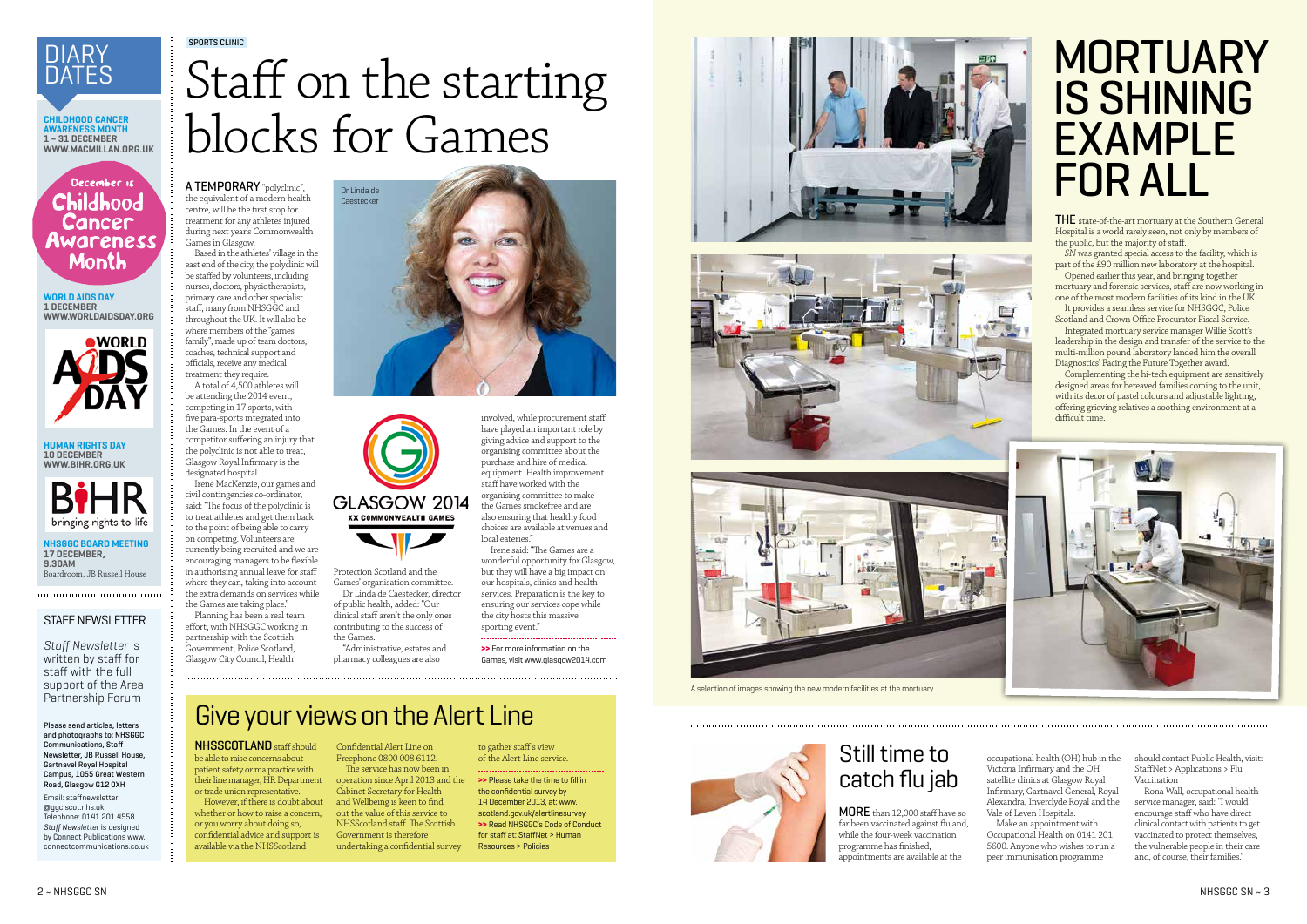**STAFF** across NHSGGC have excelled in receiving awards both internally with our Chairman's Awards and Facing The Future Together Awards and externally with a wealth of external recognition. Below we feature some of our most recent winners.

**Top awards go to GGC healthcare heroes** 

Three members of staff scooped top awards at the Scottish Health Awards.

Jennifer Rodgers, lead nurse at RHSC, was awarded the Nurse Award for developing a system that engages children in activities seeking out their innermost hopes and fears in order to uncover the things that are most important to them when they are in her ward.

Gillian Mackinnon and Linsey McLaren, district nurses from Drumchapel Health Centre, received the Top Team Award for the dedication, humanity and compassion they show their patients and the positive impact they have on them.

The Royal Hospital for Sick Children's ECLS (Extracorporeal Life Support) service received a coveted ELSO Award for Excellence in Life Support by demonstrating "extraordinary achievement" against stringent standards.

#### **GRI rheumatology team honoured in House of Commons**

The rheumatology team from GRI were among 10 winners from across the UK at the National Rheumatoid Arthritis Society (NRAS) Healthcare Champions Awards. The team were honoured at a special reception in the House of Commons for their professionalism and excellence of care.

#### **Top honour for specialised national paediatric heart and lung support service**

Sixteen teams or members of staff picked up a prestigious Chairman's Awards at our recent Annual .<br>Review in the Thistle Hotel, Glasgow.

#### **New Stobhill one of 30 most architecturally impressive hospitals in the world**

In a ranked list published by Online Masters in Public Health, the £100 million New Stobhill Hospital, which opened in 2009, is one of only two UK hospitals to make it on to the list.

The hospital, which treats about 400,000 patients a year, was assessed against a number of factors ranging from originality and aesthetics to patient comfort and engineering sophistication.

> The Enhanced Recovery Programme for Colorectal patients was the Overall winner for Surgery and .<br>Anaesthetics

Chief executive Robert Calderwood, said: "This ranking is a huge accolade and I am absolutely delighted that the hospital has been recognised in this way.

"Services at the hospital and at its sister hospital, The New Victoria on the city's south side, have been designed around the needs of patients to enhance the quality of care and speed up diagnosis and treatment."

#### **A UK first for Norman and Ruth**

Two of our senior pharmacists are among the first in the UK to become Fellows of the Royal Pharmaceutical Society Faculty, which was launched earlier this year.

Professor Norman Lannigan, acting head of pharmacy and prescribing support unit, and Ruth Forrest, lead clinical pharmacist, theatres, anaesthetics and critical care at the Western Infirmary, are two of 75 fellow professionals, nine in Scotland, to achieve the honour, the highest credentialed level.

#### **Record success at Chairman's Awards**

The Chairman's Awards present an opportunity to celebrate and recognise our staff who go just that little bit further to deliver a first class service to patients. This year saw a record number of entries reflecting

the huge depth of dedication and professionalism among our staff.

**>>** Further information on each of the winners is available, visit: www.nhsggc.org.uk/chairmansaward

#### **Facing The Future Together Awards**

Two additional directorates from the acute sector have celebrated their achievements at our Facing The Future Together Awards.

The Overall winner for Rehabilitation and Assessment (RAD) was Dr Margaret Roberts who picked up her award in recognition of more than 30 years of tireless work and inspired leadership.

The contribution that this multi-disciplinary team has made to improving the patient experience both pre and post-procedure and the reduction in length of stay is considerable.









# WEALTH OF HEALTH WINNERS

### Extra special staff rewarded for going that extra mile

**1.** Jennifer Rodgers with her Nurse Award. **2.**All Chairman's Awards winners at the Awards ceremony. **3.** Lindsey McLaren (left) and Gillian Mackinnon (right) with their awards. **4.** Rheumatology team members collect award. **5.** Grant Archibald (right) presents The Enhanced Recovery Programme for colorectal patients team. From left: Jennifer Snelling, Paul Witherspoon, Pete Chong, Drew Davidson, Lorna Reid, Claire McCutcheon, Mary Smith. **6&7.** Professor Norman Lannigan and Ruth Forrest, Fellows of the Royal Pharmaceutical Society Faculty





4 ~ NHSGGC SN NHSGGC SN ~ 5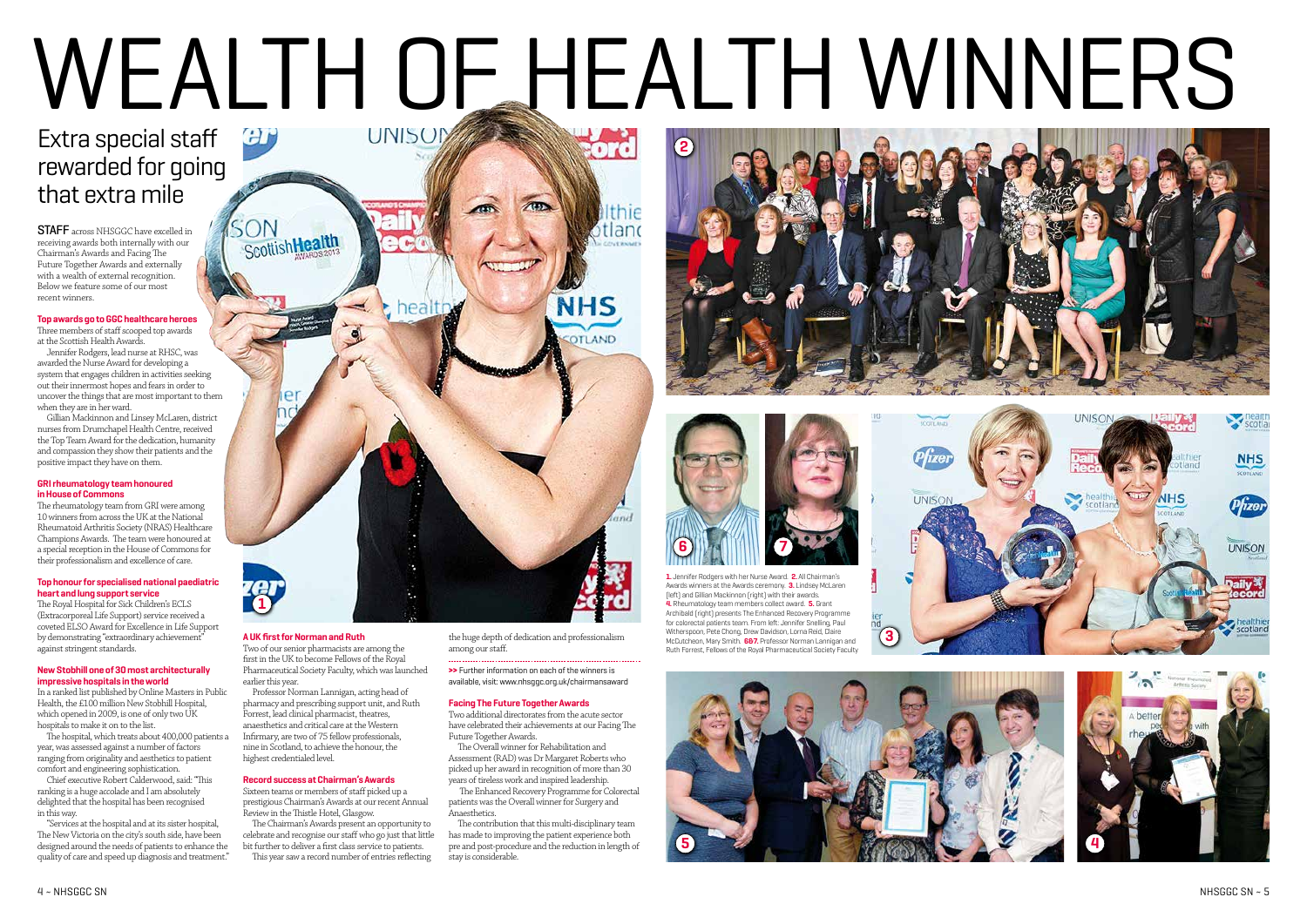# Power of attorney: Start the Conversation

WE have invested £1.2 million upgrading the accident and emergency department of Inverclyde Royal Hospital (IRH) and created a new, modern, main entrance.

The latter is now a more welcoming, bright, airy enclosed glass area, with red hatchings painted outside to highlight our zero tolerance approach to smoking on our hospital sites.

The A&E transformation includes new access routes for patients and improved patient waiting and reception areas.

Clinical accommodation has also had a makeover, with extra space for the most critically ill of the thousands patients assessed and treated annually, which is in excess of 35,000 people.

This includes three additional treatment

cubicles, modern triage facilities and a significant outlay in equipment for the department. Dr Dave Stoddart, lead accident and emergency consultant, has welcomed the new-look department.

He said: "I think the benefits are that the original department has now been transformed into a state-of-the-art emergency unit.

"It now has space and facilities to allow staff,

who were previously confined in a small department, to deliver completely up-to-date healthcare to patients.

"I think it has also transformed how they feel about their chosen speciality and ability to function within the space that has been

designed for them."

Project manager Derek Bolton said: "The

accident and emergency department was

looking a little dated and the benefits as a result of the refurbishment have been ten-fold. The department has been upgraded to current standards and is now more streamlined. As a result, there is a more concentrated flow, with patients treated more effectively."

Chief executive Robert Calderwood, worked in Inverclyde Royal Hospital between 1976 and 1984, latterly as the unit administrator for acute services.

He said: "This investment underlines our commitment to maintain the hospital as a material part of the community and to provide fit-for-purpose facilities.

"The A&E refurbishment and creation of the new entrance sets out quality ambitions that the Board has for the infrastructure of the IRH."

**STAFF** Newsletter, together with the Appeals Society and Staff Lottery, are giving you a fantastic opportunity to join the latest baking craze and win a KitchenAid Artisan Mixer.

> MANY families are plunged into financial hardship and prolonged legal negotiations when a patient suffers a loss in capacity and can no longer make decisions.

Email your answer, along with your name and work location to: StaffNewsletter@ggc.scot.nhs. uk or send to: Corporate Communications, JB Russell House, Gartnavel Campus, 1055 Great Western Road, Glasgow, G12 0XH.

T&C: The competition is open to all NHSGGC employees. Only one entry per person. Winners must be available for a photograph, which may be printed with their details in future issues of *SN*. The closing date for entries is 31 December 2013.





NHSGGC and Glasgow City Council, together with local law firms, Alzheimer Scotland and Scottish Care, have joined forces to raise awareness about the importance of having a power of attorney granted to a trusted relative or friend to make decisions on behalf of the patient.

# **COMPETITION** Your chance to win a fantastic pro food mixer

This month sees the launch of 'Start the Conversation', a media campaign in Glasgow which aims to encourage people to talk to their

loved ones about establishing a power of attorney, so that if (due to illness such as dementia or stroke) the person becomes unable to make decisions for him/herself, someone can step in.

THE no smoking on hospital grounds campaign has been so successful that the presence of smoking wardens patrolling some of our largest sites has been extended until March of next year.

> Without a power of attorney in place, no-one can take decisions on behalf of another adult without going through a costly legal process. Jill Carson, adult services manager, Glasgow City CHP, said: "The loss of capacity can also lead to delayed discharge when a patient is unable to make the decision about where to live.

"Having a power of attorney in place means we

are usually able to quickly arrange for the patient's wishes to be followed, rather than them having to stay in hospital for longer than they need to."

All healthcare staff are encouraged to "start the conversation" with their patients to speak to their loved ones as the first step to giving power of attorney to someone they trust.

**>>** More information is available at: www. poastarttheconversation.org.uk, on Facebook (Start the Conversation: Power of Attorney) and Twitter @StartTalking.POA



Hot on the heels of The Great British Bake Off final, you could be the proud owner of this state-of-the-art baking equipment just like the kind used by celebrity bakers. Be the envy of all your friends and get your hands on this latest kitchen gadget by simply answering the question below.

#### **Question: Who are the judges on The Great British Bake Off?**

### Joining the Staff Lottery couldn't be easier

Join the Staff Lottery for only £1.50 per month (35p per week for those on weekly pay) and you could be in with a chance of winning between £5,000 and £100 each month. Plus there are two mega draws each year giving away £15,000 in March and £10,000 in September.

**>>** Simply visit: StaffNet > Info Centre > For Staff > Appeals Society or tel: 0141 211 5885

And don't forget anyone can apply for funding from the Appeals Society – even if you aren't a player of the Staff Lottery.

**>>** If you have a worthwhile scheme that you'd like to have considered for funding, visit: StaffNet > Info Centre > For Staff > Appeals Society to find out how to apply.

# Hard core of smokers still dragging us down

Our hospital managers have reported a significant 57 per cent reduction in the number of smokers lighting up at hospital entrances, and a significant reduction in complaints about smokers polluting doorways.

However, wardens are still encountering resistance from a hard core of smokers who refuse to adhere to our policy, and some of these individuals are NHSGGC staff.

Since the campaign's launch, a 47 per cent reduction in staff smoking at hospital entrances has been achieved. However, this means that staff are still accounting for a significant proportion of the number of smokers at our entrances.



Smoking cessation lead Fiona Dunlop said: "The impact of this campaign has been fantastic, but there is still a long way to go to persuade everyone to respect our smokefree hospital grounds policy.

"The buy-in from the vast majority of staff, patients and visitors alike has been central to the success so far. To have achieved a reduction of almost 60 per cent in smokers lighting up at entrances is something we should be very proud of, and should inspire us to press ahead and support the policy further.

"We still have a hard core of smokers who ignore the signs and the wardens and who refuse to adhere to our policy, and that includes some members of staff, which is disappointing." Smoking on hospital grounds is forbidden for

all, including staff. Our policy is also quite clear that smoking in uniform is also forbidden, as is leaving your place of work to smoke on a paid break (any break other than a meal break).

Fiona added: "I want to thank staff who smoke for their compliance with the policy, but would remind those who continue to ignore it that the smoking policy is as important as any other policy, such as infection control and hand hygiene. Please adhere to it just as you would with any other."

**>>** For more information, visit: StaffNet > Human Resources > Occupational Health > NHSGGC No Smoking Policy Homepage

The air is clearing at hospital entrances but staff must continue to play their part

# £1.2 million facelift opens door to a more streamlined A&E